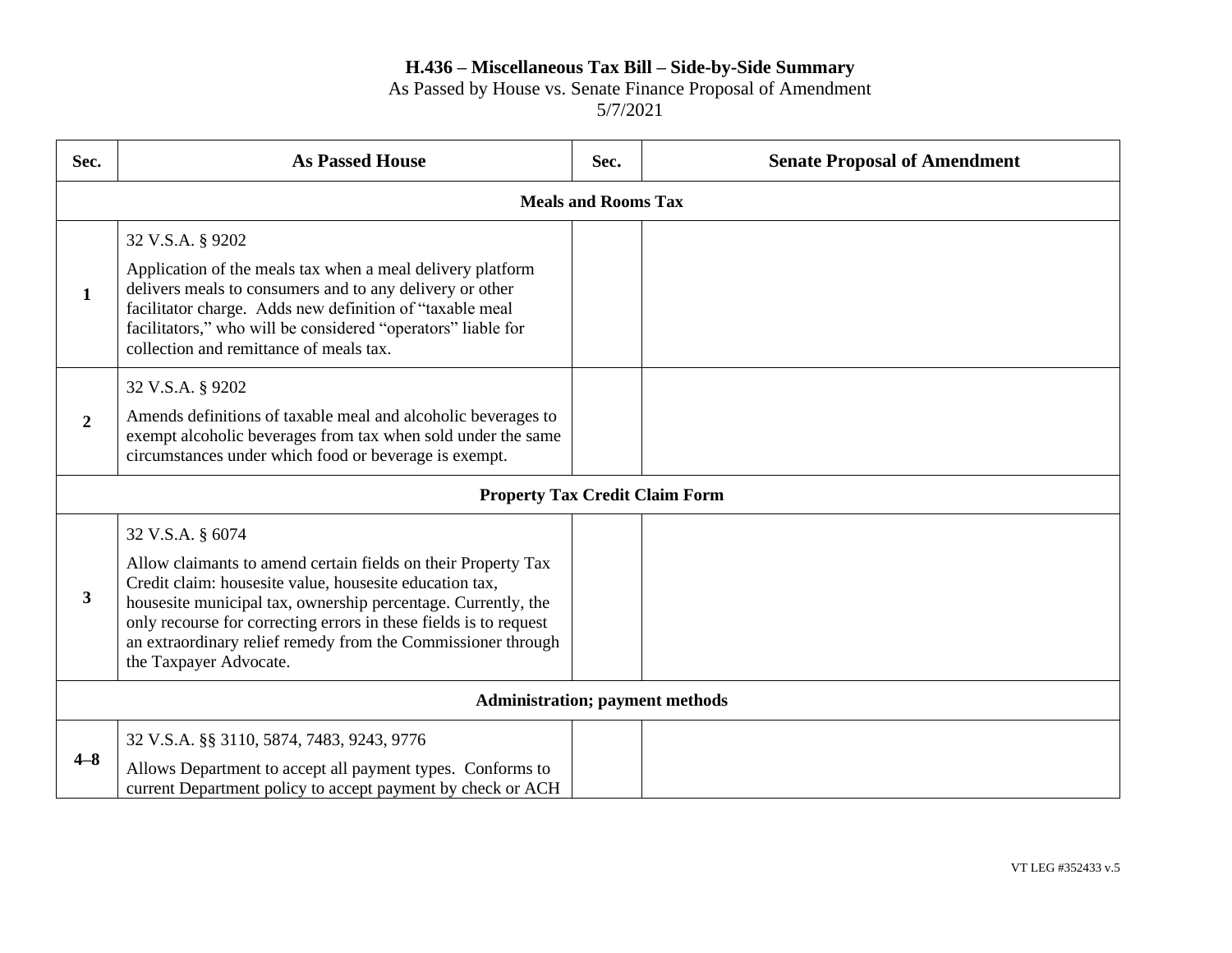As Passed by House vs. Senate Finance Proposal of Amendment

| Sec.     | <b>As Passed House</b>                                                                                                                                            | Sec. | <b>Senate Proposal of Amendment</b>                                                                                                                            |  |  |
|----------|-------------------------------------------------------------------------------------------------------------------------------------------------------------------|------|----------------------------------------------------------------------------------------------------------------------------------------------------------------|--|--|
|          | and to require payment by other means if an uncertified check<br>is not honored.                                                                                  |      |                                                                                                                                                                |  |  |
|          | Amends methods of payments for several tax types to refer to<br>32 V.S.A. § 3110: income tax, estate tax, meals and rooms tax,<br>and sales tax.                  |      |                                                                                                                                                                |  |  |
|          | <b>Current Use</b>                                                                                                                                                |      |                                                                                                                                                                |  |  |
|          | 32 V.S.A. §§ 3757(f) and 3777                                                                                                                                     |      |                                                                                                                                                                |  |  |
| $9 - 10$ | Replaces inadvertently repealed subsection ( $\S 3757(f)$ ) and<br>repeals fee section (§ 3777) intended to be repealed on July 1,<br>2020.                       |      |                                                                                                                                                                |  |  |
|          | <b>Sales and Use Tax</b>                                                                                                                                          |      |                                                                                                                                                                |  |  |
| 11       | 32 V.S.A. § 9706(nn)<br>Creates new statutory purpose for tax expenditure created in<br>2020: sales tax exemption for sales of recyclable paper carryout<br>bags. | 11   | 32 V.S.A. § 9706(nn) and (oo)<br>Creates two new statutory purposes for tax expenditures:                                                                      |  |  |
|          |                                                                                                                                                                   |      | (nn) sales tax exemption for sales of recyclable paper carryout<br>bags, which was created in 2020.<br>(oo) sales tax exemption for feminine hygiene products. |  |  |
|          |                                                                                                                                                                   | 11a  | 32 V.S.A. § 9741(56)<br>Creates a new sales and use tax exemption for feminine hygiene<br>products and defines those products.                                 |  |  |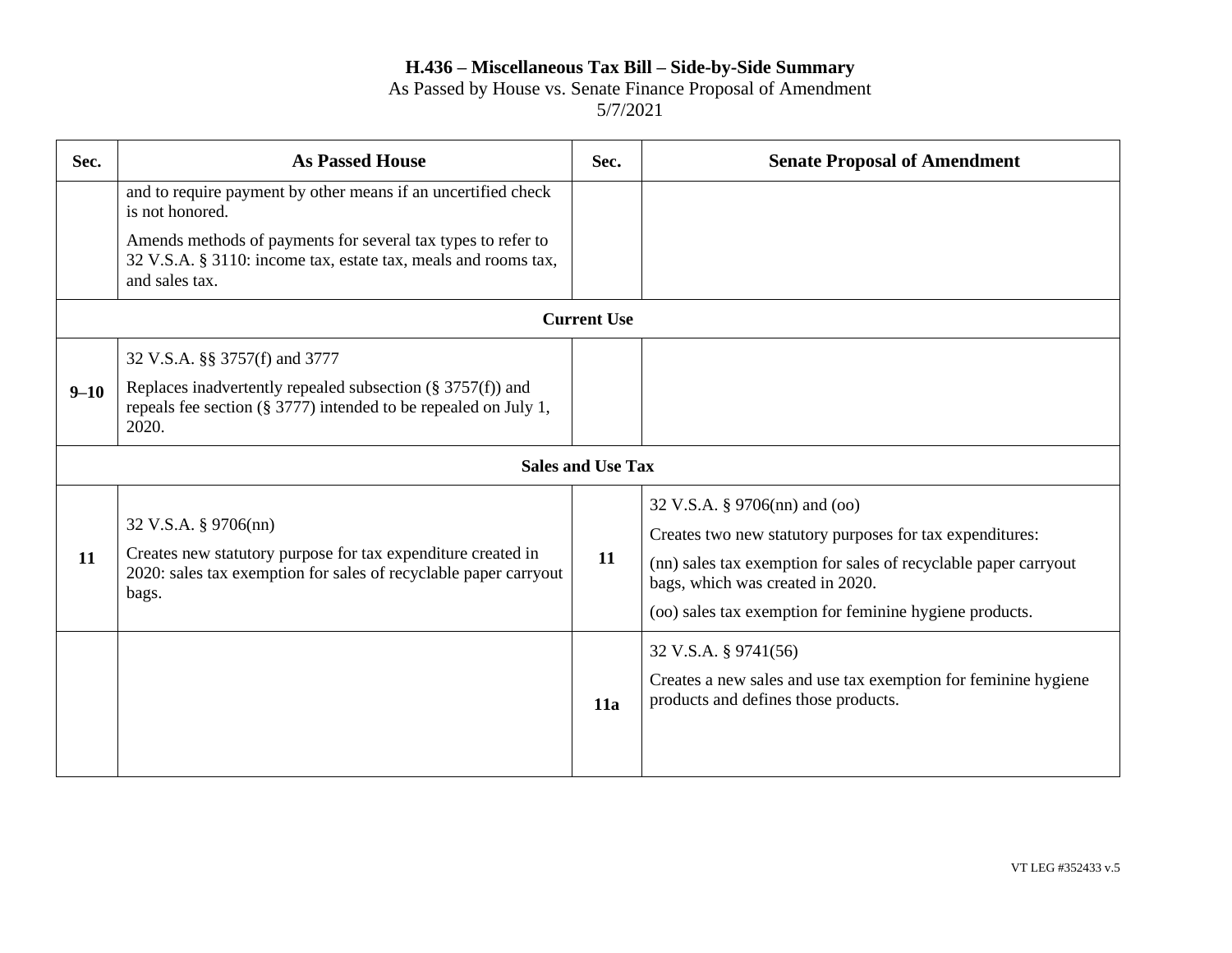#### As Passed by House vs. Senate Finance Proposal of Amendment

| Sec.                                                 | <b>As Passed House</b>                                                                                                                                                                                                                                    | Sec. | <b>Senate Proposal of Amendment</b> |  |
|------------------------------------------------------|-----------------------------------------------------------------------------------------------------------------------------------------------------------------------------------------------------------------------------------------------------------|------|-------------------------------------|--|
| <b>Town Clerk Recording Fees</b>                     |                                                                                                                                                                                                                                                           |      |                                     |  |
| 12                                                   | 32 V.S.A. § 5258<br>Increases certain town clerk fees from \$10 to \$15 per page or<br>recording.                                                                                                                                                         |      |                                     |  |
| <b>Health Care Sunset Extensions</b>                 |                                                                                                                                                                                                                                                           |      |                                     |  |
| 13                                                   | 33 V.S.A. § 1955a<br>Extends sunset of home health agency assessment from July 1,<br>2021 to July 1, 2023.                                                                                                                                                |      |                                     |  |
| 14                                                   | 32 V.S.A. § 10402<br>Extends sunset of allocation of health care claims tax revenues<br>to Health IT-Fund from July 1, 2021 to July 1, 2023.                                                                                                              |      |                                     |  |
| <b>Pharmaceutical Manufacturers Annual Reporting</b> |                                                                                                                                                                                                                                                           |      |                                     |  |
| 15                                                   | 18 V.S.A. § 4632<br>Amends annual deadlines for manufacturers of prescribed<br>products to report and pay fees to the Attorney General's<br>Office for allowable expenditures or gifts. Makes both<br>reporting and fee payment due on or before April 1. |      |                                     |  |
| <b>Workers' Compensation; FY 2022</b>                |                                                                                                                                                                                                                                                           |      |                                     |  |
| 16                                                   | The FY22 rate of contribution will remain unchanged from the<br>current FY21 rate of 1.4% for workers' compensation                                                                                                                                       |      |                                     |  |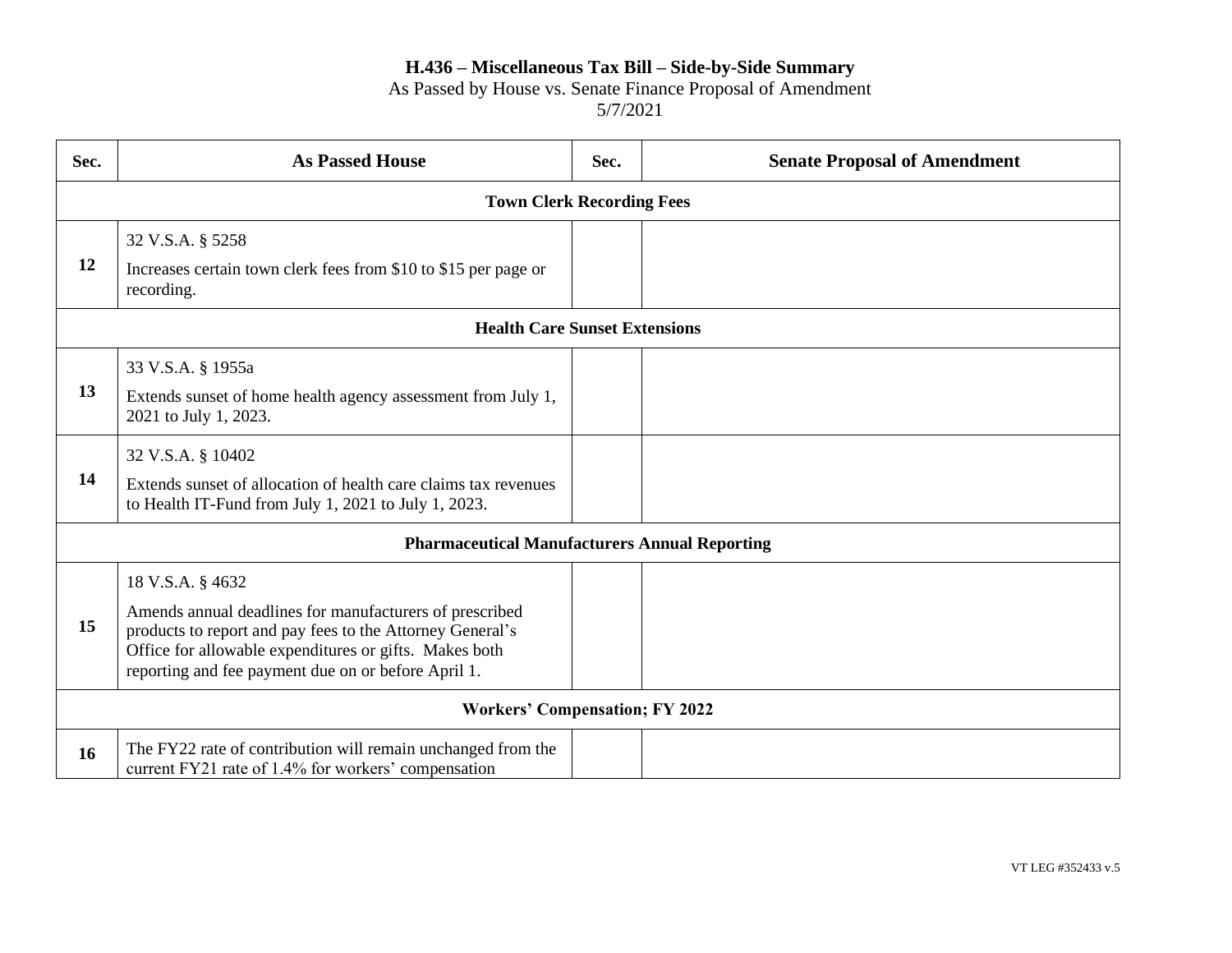As Passed by House vs. Senate Finance Proposal of Amendment

| Sec. | <b>As Passed House</b>                                                                                                                                                                                                                                                    | Sec. | <b>Senate Proposal of Amendment</b>                                                                                                                                             |
|------|---------------------------------------------------------------------------------------------------------------------------------------------------------------------------------------------------------------------------------------------------------------------------|------|---------------------------------------------------------------------------------------------------------------------------------------------------------------------------------|
|      | insurance premiums and of 1% for self-insured workers'<br>compensation losses.                                                                                                                                                                                            |      |                                                                                                                                                                                 |
|      | <b>Effective Dates</b>                                                                                                                                                                                                                                                    |      | <b>Education Property Tax</b>                                                                                                                                                   |
| 17   | Default effective date is July 1, 2021                                                                                                                                                                                                                                    | 17   | Sets the fiscal year 2022 yields and nonhomestead rate:<br>property dollar equivalent yield: \$11,202<br>income dollar equivalent yield: \$13,770<br>nonhomestead rate: \$1.628 |
| (1)  | Sec. 1 (taxable meal facilitators) takes effect on August 1,<br>2021.                                                                                                                                                                                                     |      |                                                                                                                                                                                 |
| (2)  | Sec. 2 (alcoholic beverages) takes effect retroactively on April<br>1, 2021.                                                                                                                                                                                              |      |                                                                                                                                                                                 |
| (3)  | Secs. 9–10 (current use contingent lien and subordination fee)<br>and 11 (tax expenditure statutory purpose) take effect<br>retroactively on July 1, 2020. Notes that Secs. 9-10 are<br>retroactive to correct an erroneous technical revision made to<br>an act in 2019. |      |                                                                                                                                                                                 |
|      |                                                                                                                                                                                                                                                                           |      | 16 V.S.A. § 4001                                                                                                                                                                |
|      |                                                                                                                                                                                                                                                                           | 18   | Adds exclusion from excess spending penalty calculation for<br>capital project costs when granted preliminary approval.                                                         |
|      |                                                                                                                                                                                                                                                                           |      | 16 V.S.A. § 4010                                                                                                                                                                |
|      |                                                                                                                                                                                                                                                                           | 19   | Creates 3.5% hold harmless provision for purposes of determining<br>a school district's weighted membership                                                                     |
|      |                                                                                                                                                                                                                                                                           |      | 16 V.S.A. § 4015                                                                                                                                                                |
|      |                                                                                                                                                                                                                                                                           | 20   | Allows a school district that received a small schools grant in FY<br>2020 to continue to receive an annual small schools grant.                                                |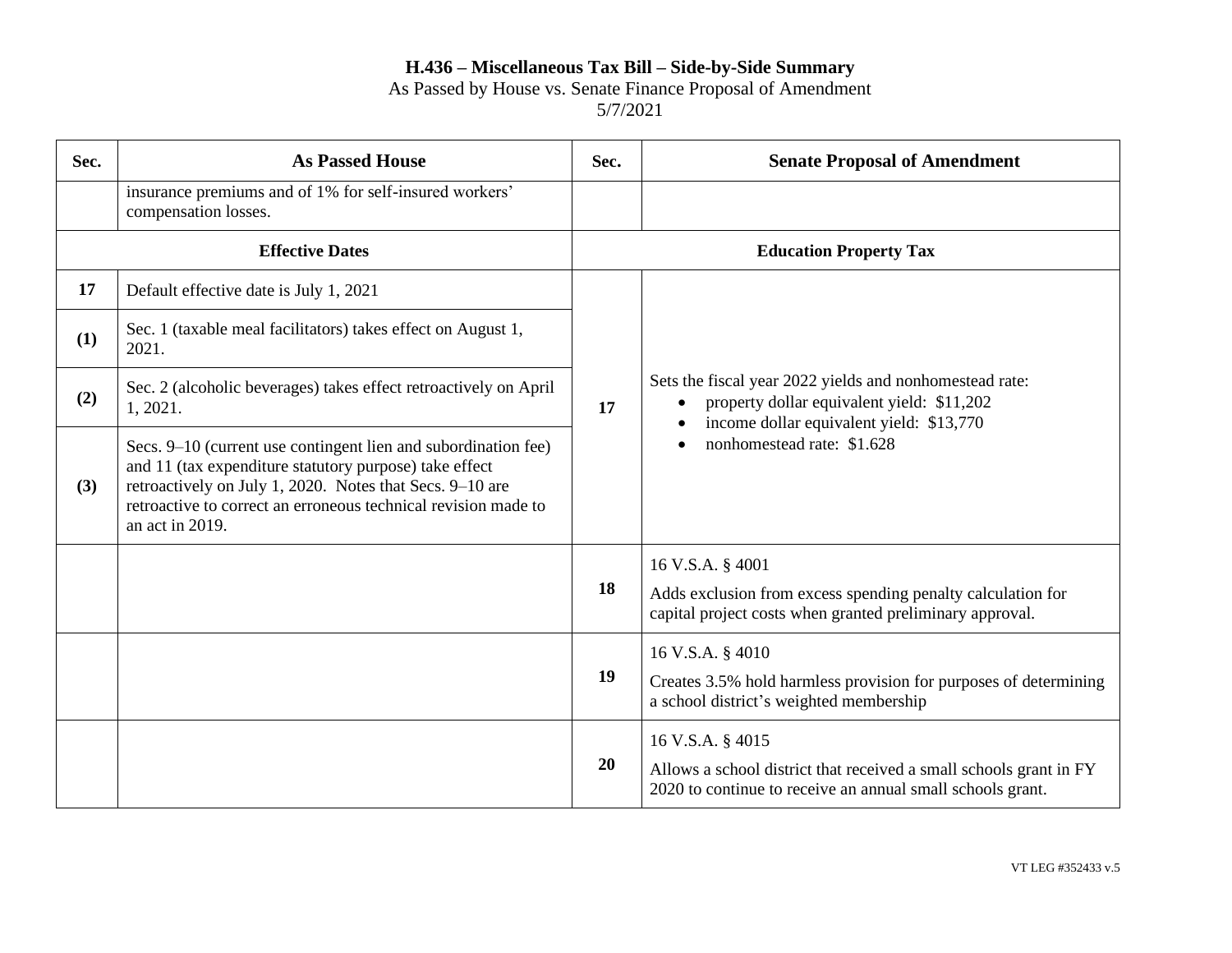# As Passed by House vs. Senate Finance Proposal of Amendment

| Sec. | <b>As Passed House</b>                            | Sec.      | <b>Senate Proposal of Amendment</b>                                                                                                                                                                                          |  |
|------|---------------------------------------------------|-----------|------------------------------------------------------------------------------------------------------------------------------------------------------------------------------------------------------------------------------|--|
|      | <b>Department of Taxes; Property Data Reports</b> |           |                                                                                                                                                                                                                              |  |
|      |                                                   |           | Requires the Commissioner of Taxes, on or before Jan. 15, 2022,<br>to submit 2 reports to the Legislature.                                                                                                                   |  |
|      |                                                   | $21 - 22$ | • Sec. 21. Proposal for ways to assist towns with appraising<br>high-value or unique commercial properties, including<br>property owned by utilities. Proposal must be prepared in<br>consultation with VLCT.                |  |
|      |                                                   |           | Sec. 22. Report on options to collect and report data<br>annually on the number and grand list value of secondary<br>residences located within this State. Proposal must be<br>prepared in consultation with VLCT and VMCTA. |  |
|      | <b>Annual Link to Federal Statutes</b>            |           |                                                                                                                                                                                                                              |  |
|      |                                                   |           | 32 V.S.A. § 5824                                                                                                                                                                                                             |  |
|      |                                                   | 23        | Updates the date of conformity of Vermont income tax laws to<br>federal statutes in effect on March 31, 2021. This date captures the<br>American Rescue Plan Act changes applicable to tax year 2021.                        |  |
|      |                                                   |           | 32 V.S.A. § 7402(8)                                                                                                                                                                                                          |  |
|      |                                                   | 24        | Clarifies that Vermont estate tax conformity to federal statutes in<br>effect on a certain date will continue to be the law until amended.                                                                                   |  |
|      |                                                   | 25        | REPEAL; FORGIVEN PPP LOAN TAX TREATMENT<br>Repeals 2021 Acts and Resolves No. 9, Sec. 23c, which included<br>forgiven payroll protection program loans in taxable income<br>starting in taxable year 2021.                   |  |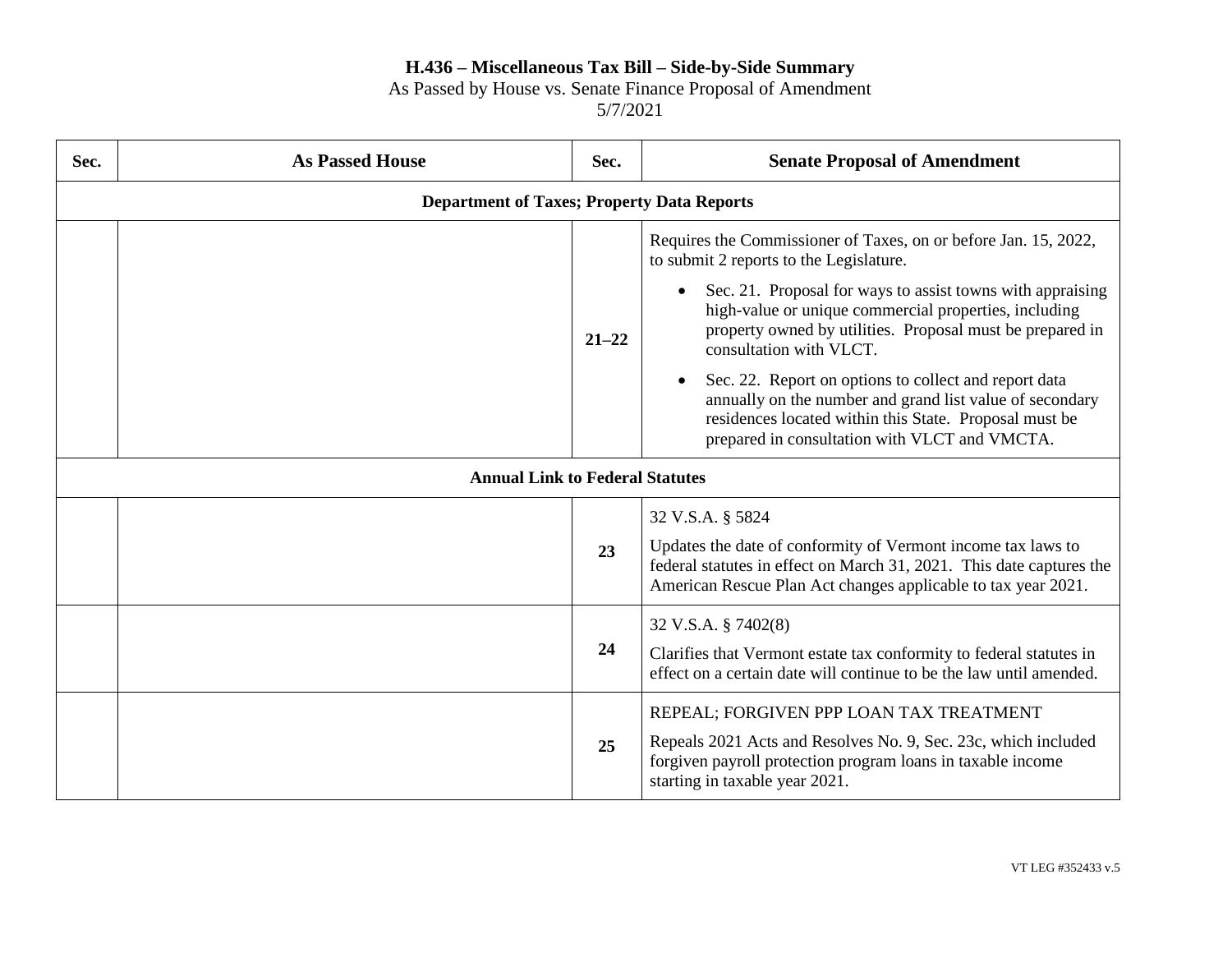As Passed by House vs. Senate Finance Proposal of Amendment

| Sec. | <b>As Passed House</b>                   | Sec. | <b>Senate Proposal of Amendment</b>                                                                                                                                                                                                                                    |  |  |
|------|------------------------------------------|------|------------------------------------------------------------------------------------------------------------------------------------------------------------------------------------------------------------------------------------------------------------------------|--|--|
|      | <b>Tax Increment Financing Districts</b> |      |                                                                                                                                                                                                                                                                        |  |  |
|      |                                          | 26   | $32 \text{ V.S.A. }$ § 5404a(1)(1)                                                                                                                                                                                                                                     |  |  |
|      |                                          |      | Amends audit schedule for Burlington Waterfront Tax Increment<br><b>Financing District:</b>                                                                                                                                                                            |  |  |
|      |                                          |      | (i) not less than 5 years after effective date of rules<br>adopted under $32 \text{ V.S.A. }$ § $5404a(j)(1);$                                                                                                                                                         |  |  |
|      |                                          |      | (ii) not more than 3 years from the date debt is incurred as<br>allowed by 2020 Acts and Resolves No. 175, Sec. 29 (4);                                                                                                                                                |  |  |
|      |                                          |      | (iii) a final audit at the end of the retention period for the<br>District.                                                                                                                                                                                            |  |  |
|      | <b>Effective Dates</b>                   |      |                                                                                                                                                                                                                                                                        |  |  |
|      |                                          | 27   | Default effective date is July 1, 2021                                                                                                                                                                                                                                 |  |  |
|      |                                          | (1)  | Sec. 1 (taxable meal facilitators) takes effect on August 1, 2021.                                                                                                                                                                                                     |  |  |
|      |                                          | (2)  | Sec. 2 (alcoholic beverages) takes effect retroactively on April 1,<br>2021.                                                                                                                                                                                           |  |  |
|      |                                          | (3)  | Secs. 9-10 (current use contingent lien and subordination fee) and<br>11 (tax expenditure statutory purpose) take effect retroactively on<br>July 1, 2020. Notes that Secs. 9-10 are retroactive to correct an<br>erroneous technical revision made to an act in 2019. |  |  |
|      |                                          | (4)  | Secs. 19–20 (3.5 percent hold harmless; small schools grant) take<br>effect on passage.                                                                                                                                                                                |  |  |